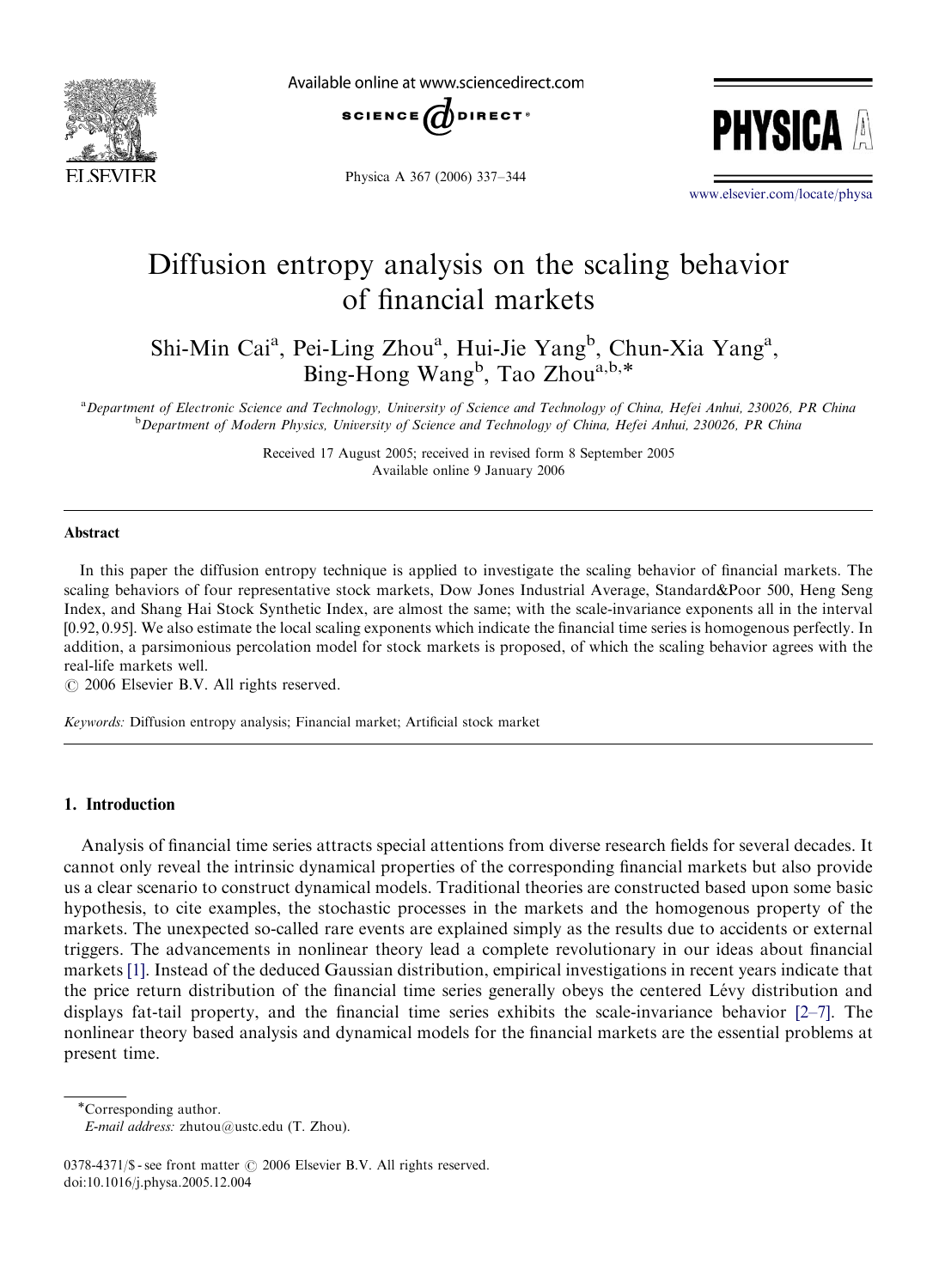One of the important features of the financial time series is the scale-invariance property, which can highlight the dynamical mechanics for the corresponding markets. Consider a complex system containing a large amount of particles. The scale-invariance property in the diffusion process of this system can be described mathematically with the probability distribution function as

$$
P(x,t) = \frac{1}{t^{\delta}} F\left(\frac{x}{t^{\delta}}\right),\tag{1}
$$

where x is the displacements of the particles in the complex system and  $\delta$  the scale-invariance exponent. The theoretical foundation of this property is the central limit theorem and the generalized central limit theorem [\[8,9\]](#page--1-0). For the standard diffusion process, the parameter is  $\delta = 0.5$  and  $F(v)$  is the Gaussian function. And  $\delta \neq 0.5$  exhibits the deviation of the dynamical process from the normal stochastic one. For a financial time series, the delay–register vectors, denoted with  $\{y_k, y_{k+1}, \ldots, y_{k+m-1} | k = 1, 2, 3, \ldots, N-m+1 \}$ , can be regarded as the trajectories of  $N - m + 1$  particles during the period of 0 to m. By this way we can map a time series to a diffusion process, called overlapping diffusion process in this paper. An alternative solution is to separate the considered time series into many non-overlapping segments and regard these segments as the trajectories.

In literature, several variance-based methods are proposed to detect the scale-invariance properties, such as the probability moment method [\[10\]](#page--1-0), the fluctuation approach, the de-trended fluctuation approach [\[11\]](#page--1-0), the factorial moments [\[12–14\]](#page--1-0) and the de-trended moving average [\[15\].](#page--1-0) However, these variance-based methods have two basic shortcomings. One is the scale-invariance property can be detected, while the value of the exponent may not be obtained correctly. The other is for some processes, like the Lévy flight, the variance tends to infinite and these methods are unavailable at all. Although the infinite cannot be reached due to the finite records of empirical data, clearly we cannot obtain correct information about the dynamics under these conditions. Hence, a new method called diffusion entropy analysis (DEA) is proposed to overcome these problems [\[16\]](#page--1-0). In this paper the DEA is used to detect the scaling behavior of financial markets.

#### 2. Diffusion entropy technique and data analysis

As mentioned in Section 1, to overcome the above shortcomings in the variance-based methods, the authors in Ref. [\[16\]](#page--1-0) proposed the DEA. To keep our description as self-contained as possible, we review the DEA method briefly.

Filter out the trends in the original time series. Adopting the traditional assumption generally used in the research filed of engineering, that a discrete time series variable consists of a slowly varying part and a fluctuation part [\[17,18\],](#page--1-0) the index of a stock market reads,

$$
\xi_j = S_j + \zeta_j, \quad j = 1, 2, \dots, N,\tag{2}
$$

where  $\zeta_i$  is the fluctuation with zero mean and fixed variance.

In the signal processing, the slow and regular variation  $S_i$  is usually called signal, which contains the useful information. And the rapid erratic fluctuation  $\zeta_i$  is called the noise, which is regarded as perturbations containing only trivial information. In the DEA method, however, the scale-invariance will be detected from this fluctuation part. The "step smoothing" [\[17\]](#page--1-0) procedure is employed to estimate the  $S_i$  part in our calculations, that is, regard the average of the segments as the trends, respectively. The final time series is regarded as a steady series, whose overlapping diffusion process reads,

$$
x_k(t) = \sum_{j=k}^{k+t} \zeta_j, \quad k = 1, 2, \dots, N - t + 1,\tag{3}
$$

herein,  $x_k(t)$  is defined as kth trajectories by the superposition of these fluctuations  $\zeta_i$ , and these trajectories generate a diffusion-like process. Consequently, the Shannon entropy can be defined as,

$$
S(t) = -\int_{-\infty}^{+\infty} P(x, t) \log_{10}[P(x, t)] \, dx. \tag{4}
$$